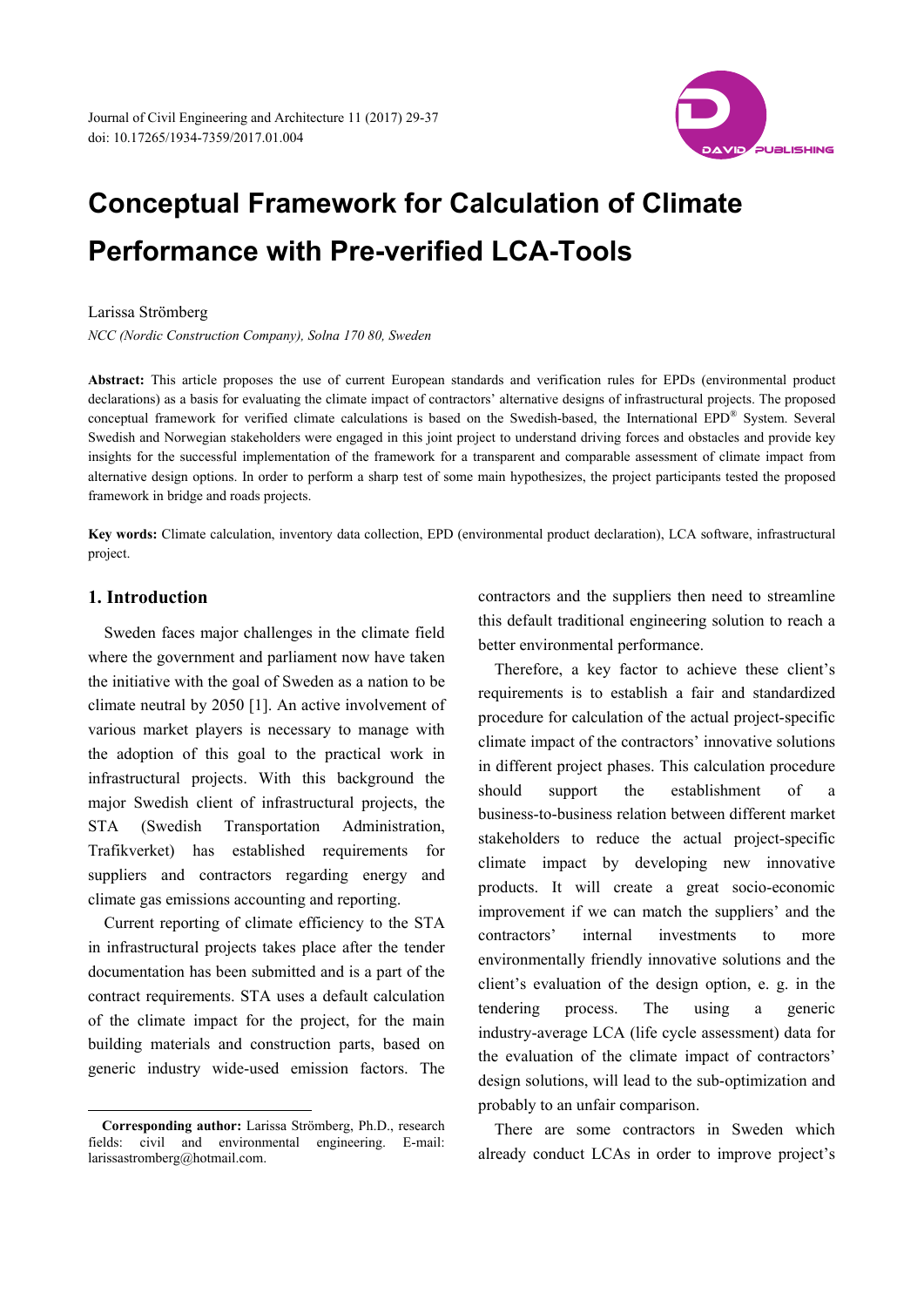climate performance. However, LCAs can be conducted in many ways and if using different system boundaries, different assessment methods, and the way to model the entire life cycle the results will be incomparable. At present, LCAs and climate calculations are not standardized and are performed in different ways, in different commercial LCA-software with different LCA-methods. The current lack of a comparable reliable industry wide-used is anticipated to become an important barrier to improve the actual climate performance of infrastructural projects.

An industry-wide standardized LCA-calculation framework would make it possible to create an unbroken information flow with LCA-data between material suppliers, contractors and clients. A common ground would allow the use of the same LCA-data for various purposes such as a company's internal monitoring of the climate performance in infrastructural projects, internal product development, purchasing of building materials, monitoring for the environmental management system, public procurement, creation of business strategies, reporting according to building assessment schemes, e.g., BREEAM (BRE Environmental Assessment Method), LEED (Leadership in Energy and Environmental Design) and DGNB (Deutsche Gesellschaft für Nachhaltiges Bauen, etc.) and reporting to clients.

At the same time, an EPD (environmental product declarations) is a verified and registered declaration that communicates transparent and comparable information about the life-cycle environmental impact of products or services. EPDs for building materials and building parts based on LCA have been increased on the Nordic market in recent years. However, knowledge and experience of using such standardized climate calculations according to the EPD-format is still very low. In Sweden, the STA starts to encourage contractors to use project-specific EPDs as a verification of project's actual climate impact since spring 2016 [2]. Product-specific EPDs are also required for public procurement in some major projects in Norway [3], by a few municipalities in Sweden and in the international building assessment schemes (LEED, BREEAM, etc.).

Many building material manufacturers have now developed EPDs for their products in order to verify products' environmental performance. However, the "middle" chain in the communication between the material manufacturers and the client, the contractor, has not yet started to produce verified LCAs in EPD-format for infrastructural projects. There is not any general acceptance of EPDs as an industry-wide standard. To achieve the Swedish climate reduction goal, contractors should be stimulated and rewarded for using of innovative environmentally-friendly materials/solutions with verified and documented environmental performance.

The following driving forces for using a standardized LCA-calculation for evaluation in an EPD-format have been identified:

• achieve multiple customer requirements, e.g., building assessment schemes' requirements, internal product development etc., with less cost;

• choice of material suppliers, based on environmental performance of ther products;

• easier to win a bid with a well-established process for EPDs;

• marketing communication with environmental product declarations (EPDs);

 identify most environmentally sensitive components and processes in a company's product portfolio and work strategically with internal improvement;

 be able to steer towards increasing renewable and recycled content in building products and civil engineering projects, which is required by the EU-directives;

 be able to meet future EU requirements with a well-established control of the climate performance of infrastructure projects.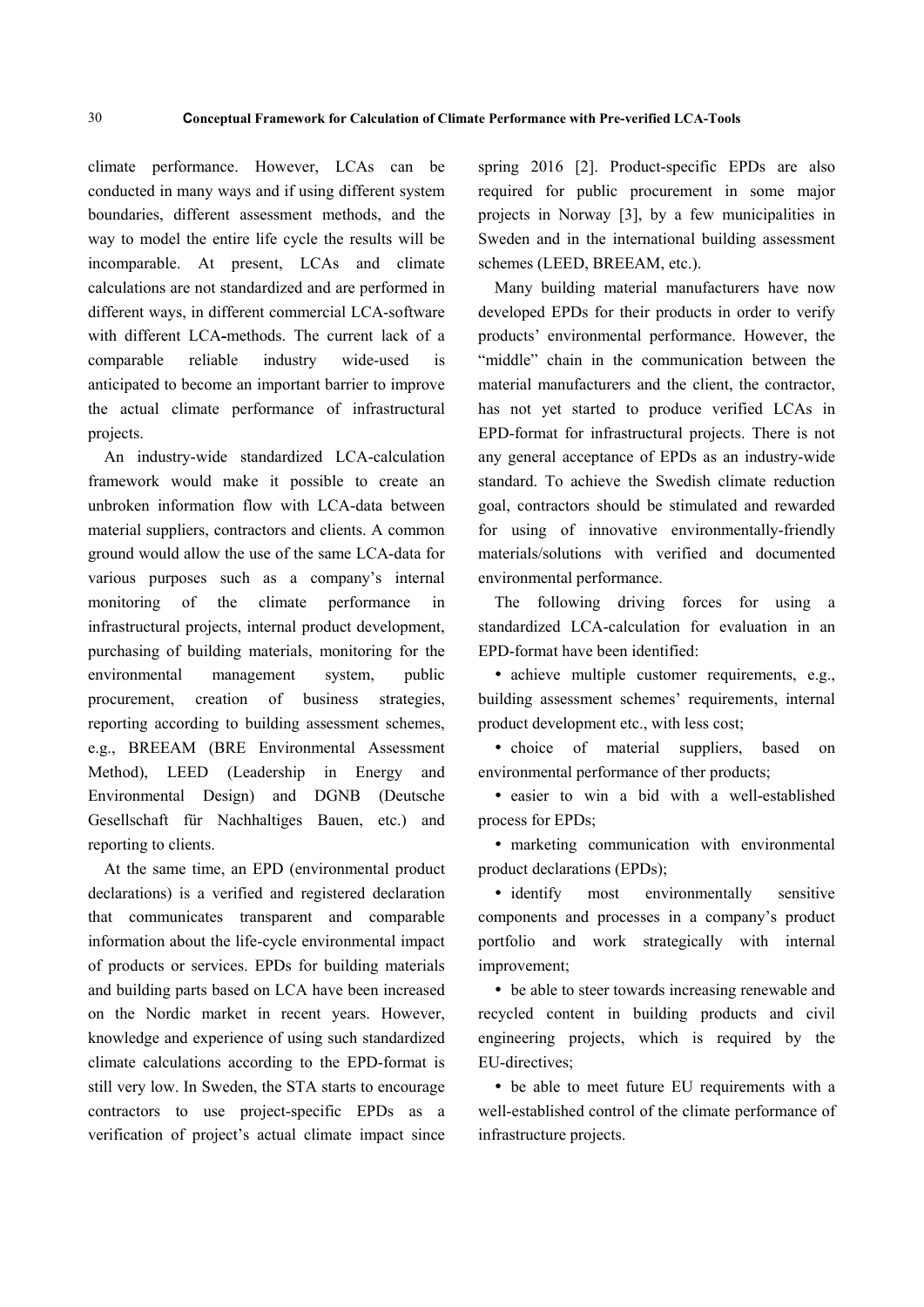# **2. Methods**

#### *2.1 The Joint Project*

The joint project organization has been formed by several contractor companies, building material manufacturers, branch organizations and clients. Different stakeholders from some major Nordic building companies, some public clients and municipalities, industry joint organizations have participated at this joint project.

#### *2.2 Goal and Scope*

The main goal of this joint project was to develop a conceptual framework for calculation of climate impact from infrastructural constructions as bridges and roads in a comparable EPD-format. The scope was to investigate difficulties and driving forces to deliver comparable climate calculations in an EPD-format using data from currently used project planning IT-systems in building companies.

#### *2.3 Conceptual Framework*

In scope of this joint project was defined a need for an industry-wide framework for carbon emission calculations, which can support entrepreneurs and other actors to perform a calculation of the actual climate impact in the early project stage and gradually improve climate performance throughout the project. One challenge for that is to be able to plan for the reduction of climate impact already in the early planning stage where detailed knowledge of solutions and purchased material is missing. A key component of a LCA-calculation in an EPD-format is the method description document, referred to as PCR (product category rules). A PCR defines the inventory data collection, the LCA-model, the calculation method and requirements on the used LCA-software and LCA-databases [4]. A third part verification is required for approval of an EPD.

The verification process according to the International EPD® System [4] requires using some predefined principles for a carbon calculation. These calculation principles can be applied to different LCA software in order to produce comparable calculation results. The general verification rules in a PCR do not describe all details on calculation steps or data collection principles for carbon calculation for an infrastructure project.

Applying a specific PCR to make comparison of different project alternatives, it is crucial to develop an industry joint framework on definitions and assumptions for carbon calculation. The same system boundaries and data quality should be applied into such industry joint framework to allow the using different commercial LCA-software. To achieve a comparable inventory data collection for an infrastructural project, the data should to be broken down to various building components and material according to the EN 15978 [5]. The different input and output flows in a performed LCA should be connected to specific project's stages, e.g., the building material production, the use phase, etc. according to EN 15804 [6]. The same method for assessment of caused impact to different environmental categories, e.g., the CML-method (method, which was developed by Instititute of Environmental Sciences in The Netherlands) is recommended to use [7, 8].

An important question is how to include the climate impact of the operation and maintenance in the LCAs. The supplier should get credit for using of innovative solutions and products without any maintenance alternatively with shorten the service life. It is not enough to calculate the climate impact only from the material production (Modules A1-A3), since maintenance and operation actions (Modules B1-7) are planned for the entire construction or the construction part and seldom at the material level. Contractors can control this part of the construction process and can contribute with more accurate inventory data for the Modules A4-C4. Using environmental assessment only for the Modules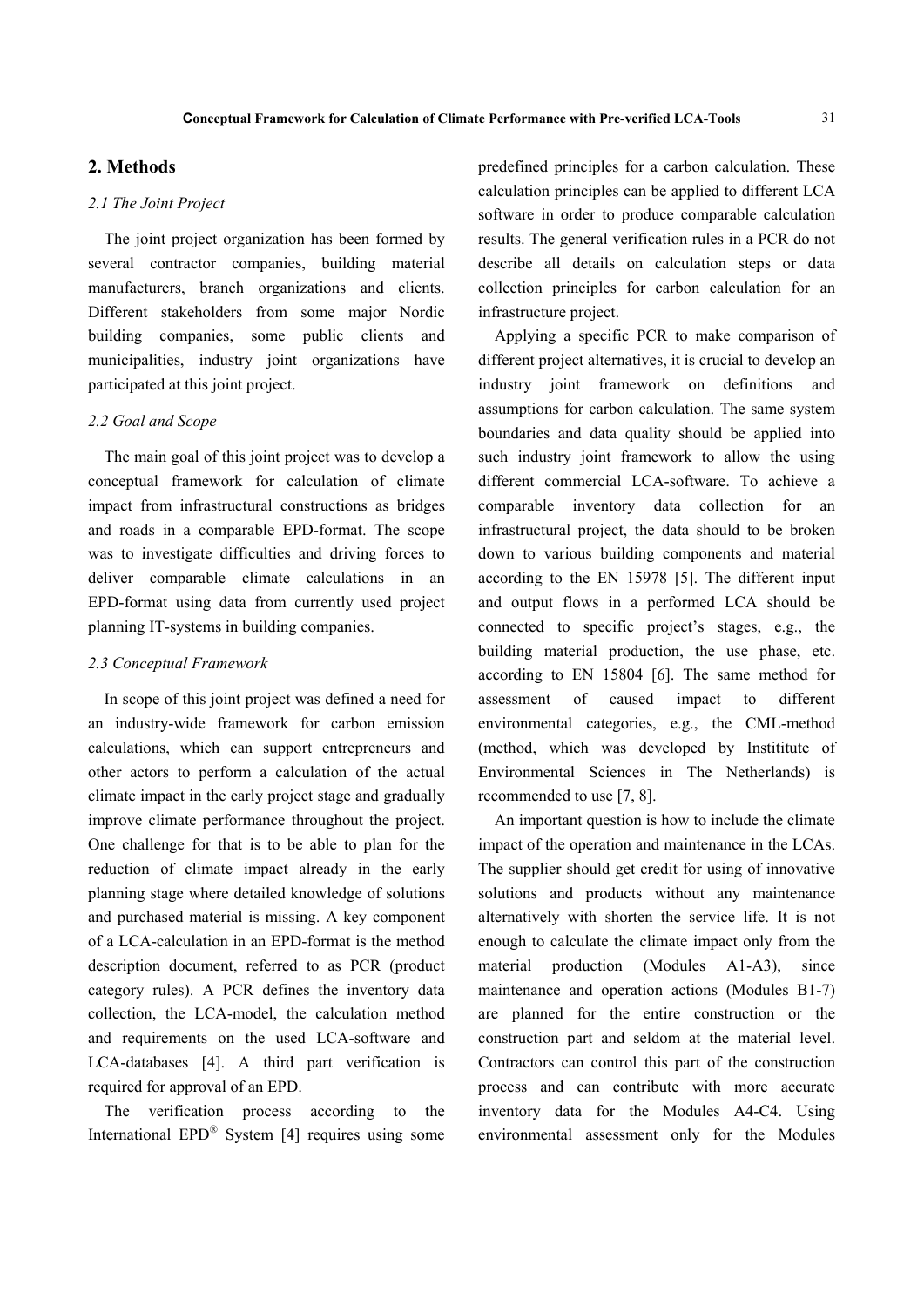A1-A3 in the evaluation of alternative contractor' designs may lead to the sub-optimization.

There was a request from the companies involved in this joint project to develop LCA-calculation frameworks for various contract types. The joint LCA-calculation framework can be used in different commercial LCA software. However, this requires a verification procedure for evaluation of used LCA software in order to produce carbon calculation according to the made assumptions in the calculation framework.

#### *2.4 Pre-verification of a LCA-Tool*

The Swedish-based, the International EPD® System has established a pre-verification procedure for evaluation of existing commercial LCA -tools in order to produce comparable verified EPDs and climate declarations. A pre-verification of a digital LCA-tool to produce EPDs does not replace the single EPD-verification, but it makes the verification procedure simpler as the tool has been pre-verified to conduct comparable LCAs in accordance with a specific PCR.

For the pre-verification of a digital LCA-tool, based on a specific PCR, e.g., for bridges or roads, following functions in the tool and outside of the tool are required by the Swedish operator for EPD-system, Environdec [4]:

 checking of few examples with input data for climate calculations (a material recipe or so-called bill of materials, BoM);

 used LCA-databases must be approved, verified and structured according to EN 15804;

 verification of links between building materials, machinery, etc., in the BoM and emission factors in the used LCA database ;

 control of the used system boundaries for the LCA-model in the used LCA software (according to PCR and EN 15804);

• monitoring of the final EPD-report;

• the LCA software should be pre-verified in

advance by the EPD-operator (e.g., Environdec).

#### **3. Results**

# *3.1 Conceptual Framework for Verified Climate Calculations*

The project has developed a conceptual framework, which complete the general verification rules according to the Swedish-based, the International EPD® System. The verification process according to the International EPD® System requires using some predefined principles for carbon calculation. The project participants completed the existed general recommendation for a pre-verification of a digital LCA-tool in order to produce comparable climate declarations and EPDs for infrastructural constructions and projects.

#### *3.2 Implementation of Some Verification Steps*

In this joint project, several participated contractors tested the data collection process and recommended by PCRs the LCA-calculation method [5, 6].

The workflow to produce verified climate calculations in an EPD-format starts with the BoM-template preparation (Fig. 1). The pre-verification of a digital commercial LCA-tool requires the checking of the inventory data collection for an LCA. In this joint project, an Excel-based template for preparation of a BoM with a pre-configured input structure was created. The BoM data was then collected for four infrastructural projects from the participated companies' project cost estimation IT-systems. Each participant collected life cycle inventory data for the selected infrastructure in the developed Excel-based template (BoM template).

Next, it has to be selected or created a mapping of the BoM's items to emissions factors in an LCA-database. The LCA-calculation method should be chosen as well. Then the calculation results should be presented in the pre-defined Word-template for an EPD-report. The joint project has also developed a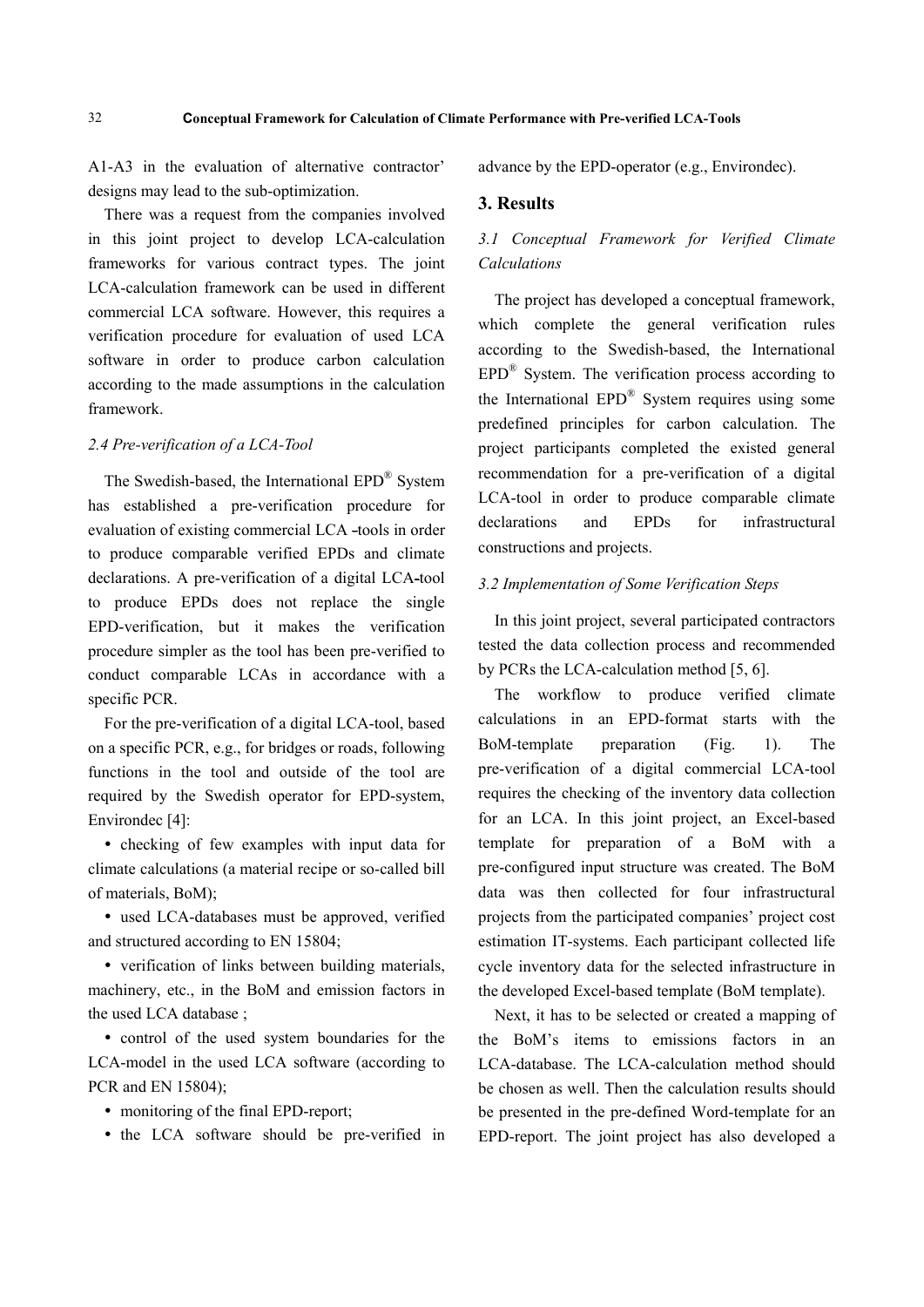pre-configured Word template with a standard report layout according to the EPD-format. This Word-template was used for the final EPD-report (Fig. 1).

The implementation of these verification steps have been done with help of Thinkstep's LCA-software, LCA Service [9]. These steps can be applied to other LCA-tools as well. The project participants tested to perform the verified calculate calculations in order to calculate the climate impact for four infrastructural projects. This joint project was mainly concentrated to identify obstacles and key insights for the successful implementation of existing standards on EPD and PCRs to climate calculation on companies' ongoing infrastructure projects.

#### *3.3 System Boundaries*

The functional unit for the pilot project was one piece of infrastructure. For this reason, the collected data has to be entered in the corresponding BoM for one piece of infrastructure (either one bridge or one road). All life cycle phases (materials preparation, construction, operation/maintenance and end-of-life) can be covered in this BoM template depending on what is specified in the infrastructural project. The system boundaries considered as default in the delivered BoM template are described in Fig. 2.

The main intention with the Excel-based BoM template for data collection was that each user can modify this BoM according to their needs following some guidelines and can adapt it for the different project phases. For example, if the user wants to analyze a project in the tender phase, the BoM template will have to be adapted accordingly. This means that not all life cycle stages and/ or material positions will be covered or given a value in the early design stage. For example, the construction site and therefore the groundworks might not be known yet and will not be included in the BoM (e.g., soil and gravel volumes will be set to zero).

The created BoM template in this branch-joint project was based on the rules in the PCRs for bridges and roads. PCRs must be followed in order to compare the EPDs for infrastructural constructions with a similar function. The considered system boundaries have to be documented in a standardized layout for the EPD-report with the final results, which may be delivered to a client.



**Fig. 1 The conceptual framework in a pre-verified LCA-tool which can produce verified EPDs and verified climate calculation (e.g., bridges and roads in this project).**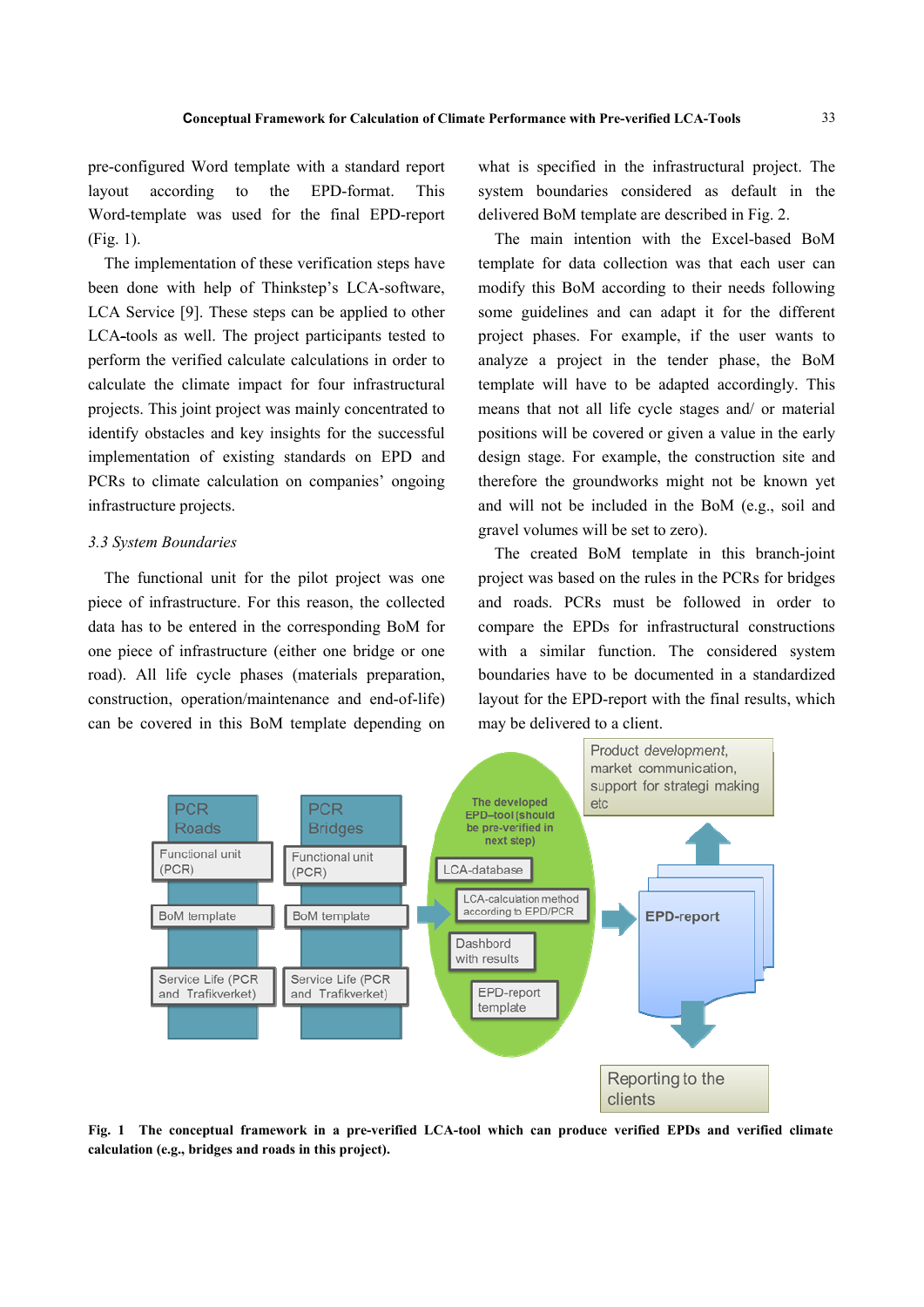| <b>Upstream</b><br>Module                                                                                                      |                                      | Core<br>Module             | <b>Downstream Module</b>                                                       |                                                        |                             |                          |                                                        |                | Other<br>environmental                                        |
|--------------------------------------------------------------------------------------------------------------------------------|--------------------------------------|----------------------------|--------------------------------------------------------------------------------|--------------------------------------------------------|-----------------------------|--------------------------|--------------------------------------------------------|----------------|---------------------------------------------------------------|
| Construction                                                                                                                   |                                      |                            | Operation                                                                      | Maintenance                                            | End of Life                 |                          |                                                        |                | information                                                   |
| mate-<br>Transport to manufacturer<br><b>Siddns</b><br>processing, recycled<br>Manufacturing<br>Raw material<br>tion,<br>rial) | site<br>construction<br>Transport to | Construction of the bridge | use<br>use<br>Use/application<br>energy<br>water<br>Operational<br>Operational | Repair<br>Refurbishment<br>Replacement<br>Maintenance, | Deconstruction / demolition | Transport to end-of-life | for reuse<br>Recovery or recycling<br>Waste processing | Disposal       | (BLBSB)<br>Benefits and loads beyond<br>the system boundaries |
| $A1 - A3$                                                                                                                      | A4                                   | A5                         | B1, B6, B7                                                                     | $B2-B5$                                                | C <sub>1</sub>              | C <sub>2</sub>           | C <sub>3</sub>                                         | C <sub>4</sub> | D                                                             |
| $\mathbf X$                                                                                                                    | $\bf{X}$                             | $\mathbf X$                | <b>MND</b>                                                                     | $\mathbf X$                                            | <b>MND</b>                  | $\mathbf X$              | $\mathbf X$                                            | $\mathbf x$    | $\mathbf X$                                                   |

**Fig. 2 System boundaries of the BoM template for the tested infrastructural projects (X = declared module; MND = module not declared).** 

# *3.4 Data Availability in the Project Planning IT-Systems*

Swedish construction companies use various IT-based internal systems to store the project-specific information. In one of these systems, cost calculation systems entrepreneurs use to create a spreadsheet with the planned purchase of building materials and machine hours for each infrastructural project. It is important to note that these cost calculation systems have been developed to be able to make a very rough estimation of project costs. A cost calculation is usually updated during the various projects' stages: tender, design and production.

In some isolated cases, the spreadsheet with the project cost can be updated after the commissioning of the participants provided information and data collection about the construction stage of their infrastructural projects (including materials, transport to construction site and construction site works) from their project cost estimation IT-systems. Even the material and energy flows for the operation and the maintenance were added in the BoM template. The material flows have been collected for Modules A1-A3 and the energy and operating materials' flows for B2 according to the PCR's requirements for bridges. Since no specific information about the allocation of materials in the maintenance phase is given in the PCR for roads [7], the same approach as for bridges [8] was used. Energy carriers and water use are allocated to B2.

It was made some general assumptions on the end-of-life scenarios, e.g., the amount of material to landfill, incineration and recycling. Module C1 (demolition, deconstruction) was not considered in the used BoM template, since no detailed data (e.g., energy, water, etc.) was available in the current project planning IT-systems. The project participants had to perform a lot of manual modifications of the existed project data from their cost calculation systems to match the requirements by EN 15804, EN 15978 and PCRs. Another important aspect is that the selection and comparison of design options is currently conducted in the design software such as AutoCAD, Revit, etc. Some construction companies try to link the analysis of design options in the CAD/BIM software and the cost calculation system in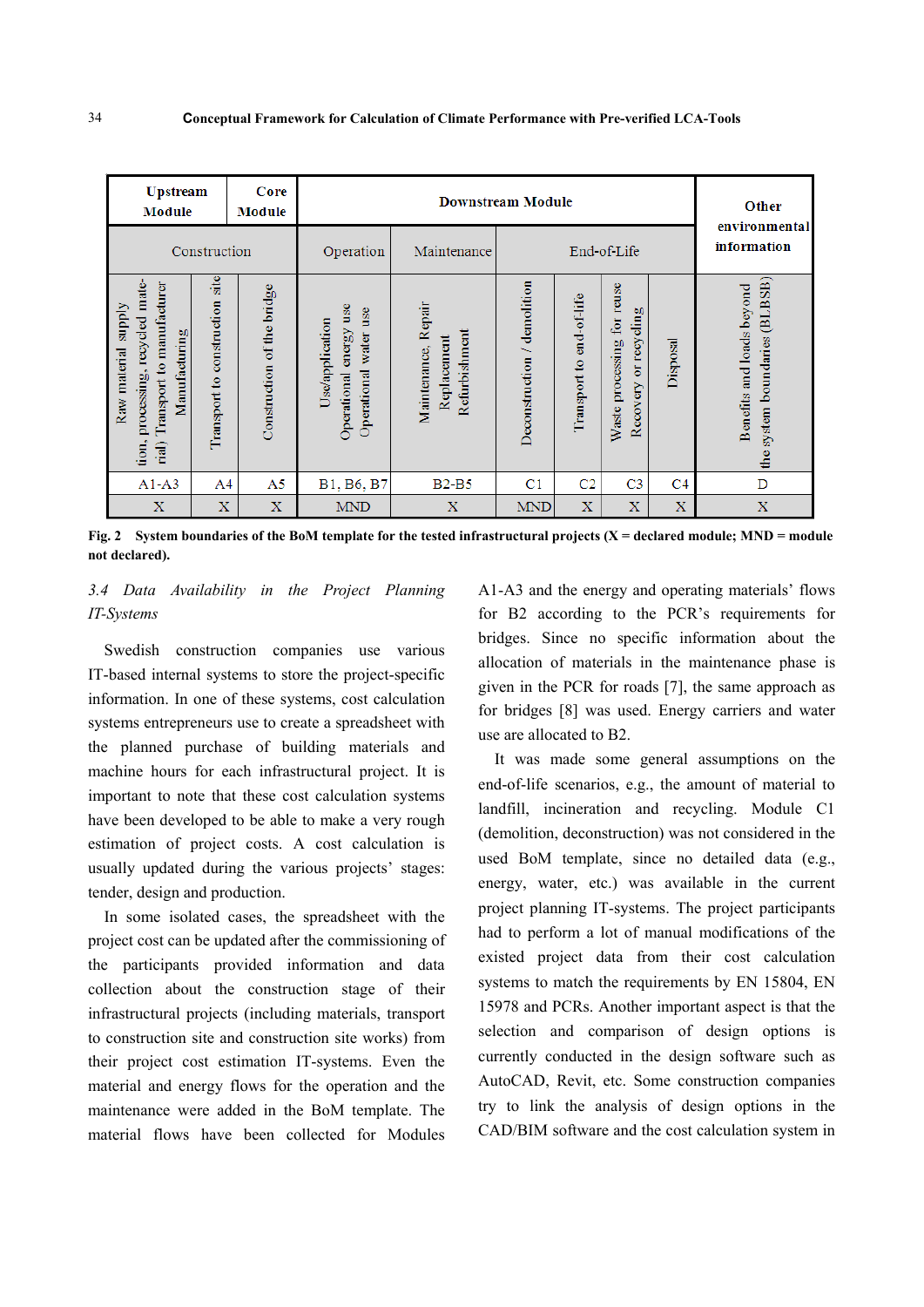"real time". This is far from a standardized workable routine in the industry.

#### **4. Conclusions**

#### *4.1 Automatization of Data Collection*

Contractors' internal IT-systems for monitoring of infrastructural projects (e.g., cost planning system) have a different data structure to store project information, which is not compatible with EPD/PCR's requirements. There is also a need for a technical solution to collect this missing project-related information, which is required for LCA in an EPD-format. At the moment, the data collection for climate calculations requires a manual handling. Some standardized routines and support to collect data for the entire life cycle of engineering works should be established in the construction companies. This will support an unbroken information flow with LCA-data between different market players.

The spreadsheets in the existing cost calculation systems usually contain fragmented input data for the Modules A1 to A3. Data collection for other modules is even more difficult to collect from the current project planning IT-systems. Data for the operation and the maintenance, percentage of recycled content in building materials, the transportation of building materials to the construction site are examples of input data for LCA-calculations, which are not stored in these IT-systems. There are various proposals on how this would be done in the future, for example, as part of the information in the BIM (building information model).

High cost to produce EPDs for materials/building parts/infrastructural projects discourages the broad-wide use of EPDs. The automatization of a data collection process can be achieved by integration of the pre-verified LCA-tools into existing practice with design planning in infrastructure projects. This will reduce the cost for creation of project-specific EPDs and climate declarations.

#### *4.2 Uncertainties with Using an EPD-Format*

EPD is an environmental declaration of the final product. Adoption of the EPD-format to set up, measure and follow-up operational goals for an infrastructure project should be developed. There are also some uncertainties with using EPDs as a verification of the environmental performance for a project design in the early stages. For the early planning stage or the tender phase, there should be an industry-wide agreement with listed assumptions regarding the system boundaries (e.g., level of detail on the bill of materials) and generic emission factors to be used for different materials/construction parts.

It is also unclear in the current PCR/EPD-system how to aggregate single EPDs for some main construction elements (tunnel, bridge) to calculate the total environmental impact of the entire infrastructural project. Harmonization of the various functional units, assumptions, etc. in different PCRs for civil engineering structures (bridges, tunnels, etc.) must be standardized by ISO/EN. It would be a great practical benefit to include bridges, tunnels and even a few more engineering structures in the scope of the same PCR.

PCRs are available for engineering constructions (e.g., bridges, highways, etc.) and construction materials and services. However, each PCR is linked to a particular EPD program operator (e.g., EPD-system Norway or the International EPD® System in Sweden). EPDs from different operators are not comparable yet. The calculation rules for, e.g., carbon dioxide emissions differ between the current EPD-systems in Europe and USA, which can be misleading when comparing EPDs for products and processes. However, this is already addressed within the framework of the EPD/PCR and also within the ongoing work in the EU-project [10].

Reporting according to the EPD-format includes a mix of accounting and consequence LCAs. For example, Module D of an EPD is such a "consequence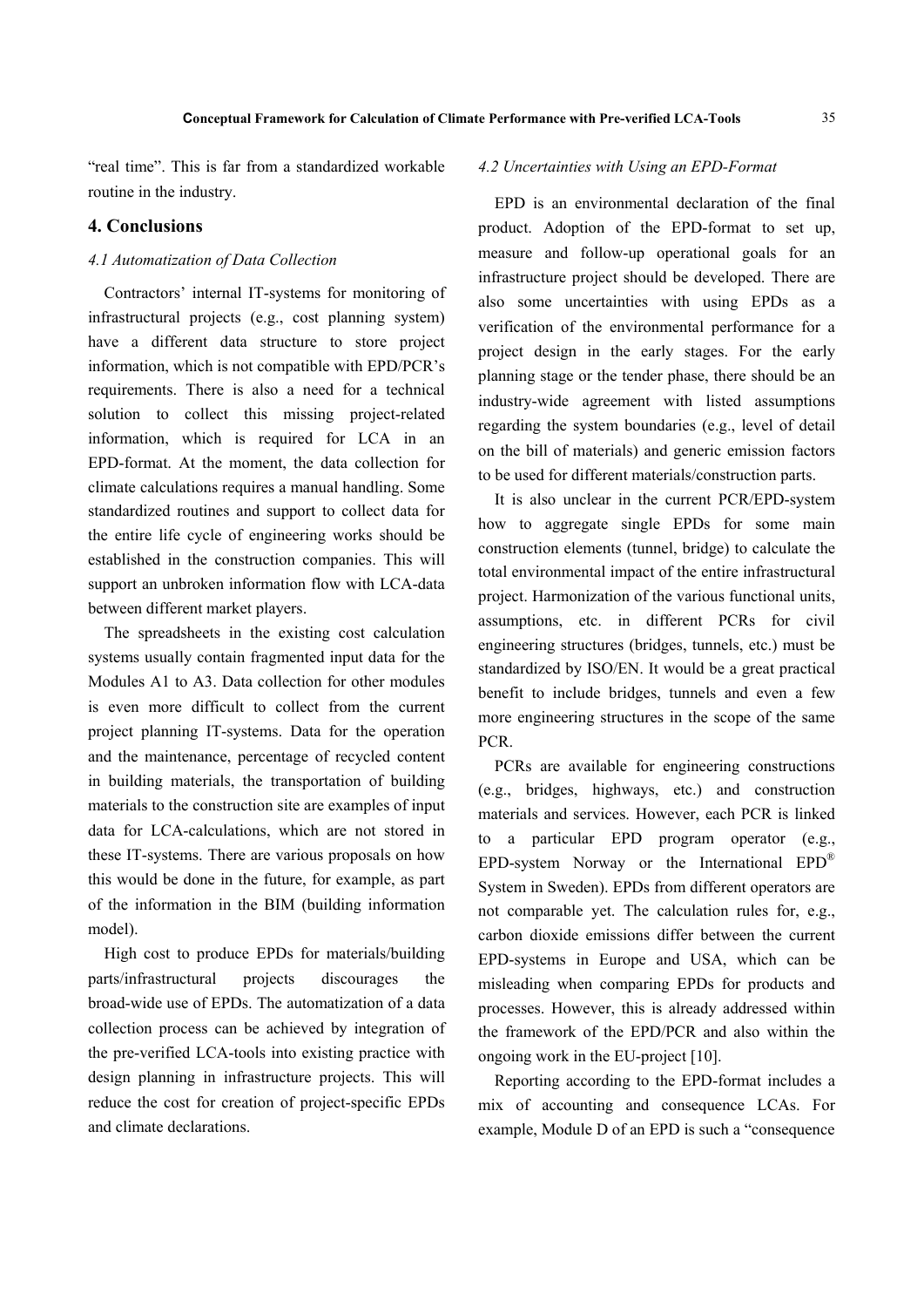LCA", where all potential missing emissions and "credits" to other product systems should be reported. Even for the use phase, various potential usage scenarios far ahead in time, for example a particular source of energy, should be disclosed. The verification rules for these future potential scenarios for the use/ maintenance and the end-of-life phase are still unclear in the PCRs.

## *4.3 More Tests Are Needed*

The contractors and material suppliers start climate optimization of their product and solution as well as optimization of the supply chain often as a part of an internal strategical work with energy usage and climate impact reduction. An innovative climate-efficient solution is often created by contractors long before the actual bidding process. Verified LCAs and climate calculations performed in an EPD-format will support contractor's internal work with the supply chains, support internal product optimization and in the same time allow reporting to the client according to the same LCA-calculation principles. In this case, the material suppliers and contractors do not need to disclose the recipe for their innovative products and designs, but a third party will audit and evaluate the quality of the provided LCAs and climate calculations. EPDs are the only LCA-format, which is recommended for using in procurement to evaluate and compare alternative designs according to the European standards [11].

A greater transparency through reporting of the climate impact from infrastructural projects in accordance with the internationally established standards will stimulate the development of innovative environmentally friendly products.

During this joint project, it was foreseen that the participants test some testing examples for one design scenario. More testing scenarios should be developed in the next step (early design, tender, planning, production, additional works and reporting to the client). This project was the very first step in establishment of a framework for calculation of the actual climate impacts for engineering works.

Benefits for the industry from this joint project are more knowledge on the existing gap between the long-term overall planning by the EU, the Swedish government, the ongoing standardization work and the contractor's practical work on climate issues in engineering projects. The project has also identified and clarified the requirements for the continued industry-wide cooperation in the development of verified comparable calculations of the climate impact for civil engineering structures.

# **Acknowledgments**

This industry joint project was initiated in early 2013. The project is partly financed by The Development Fund of the Swedish Construction Industry (SBUF), STA and several Nordic contractors, material suppliers, industry joint associations and clients.

Participants in the project express gratitude for the opportunity that SBUF has given the construction industry by funding the project. Special thanks to the Infrastructural committee at SBUF.

### **References**

- [1] The Swedish Government. 2012. *Fossiloberoende Fordonsflotta-ett steg på Vägen mot Nettonollutsläpp av Växthusgaser.* Dir. 2012:78 (in Swedish)
- [2] Trafikverket. 2016. "Klimatkalkyl—Infrastrukturens Klimatpåverkan och Energianvändning i ett Livscykelperspektiv." Accessed March 8, 2017. http://www.trafikverket.se/klimatkalkyl. (in Swedish)
- [3] Johannessen, A. K. 2016. "Customer Demands on LCA in the Asphalt Industry in Norway." Presented at the Workshop at the Joint Project, Norwegian.
- [4] The International EPD® System. 2016. *Homepage.* Accessed March 8, 2017. http://www.environdec.com/.
- [5] EN 15978:2011: *Sustainability of Construction Work—Assessment of Environmental Performance of Buildings—Calculation Method.*
- [6] EN 15804:2014-07: *Sustainability of Construction Works—Environmental Product Declarations—Core Rules for the Product Category of Construction Products.*
- [7] PCR. 2013. *Highways (except Elevated Highways),*